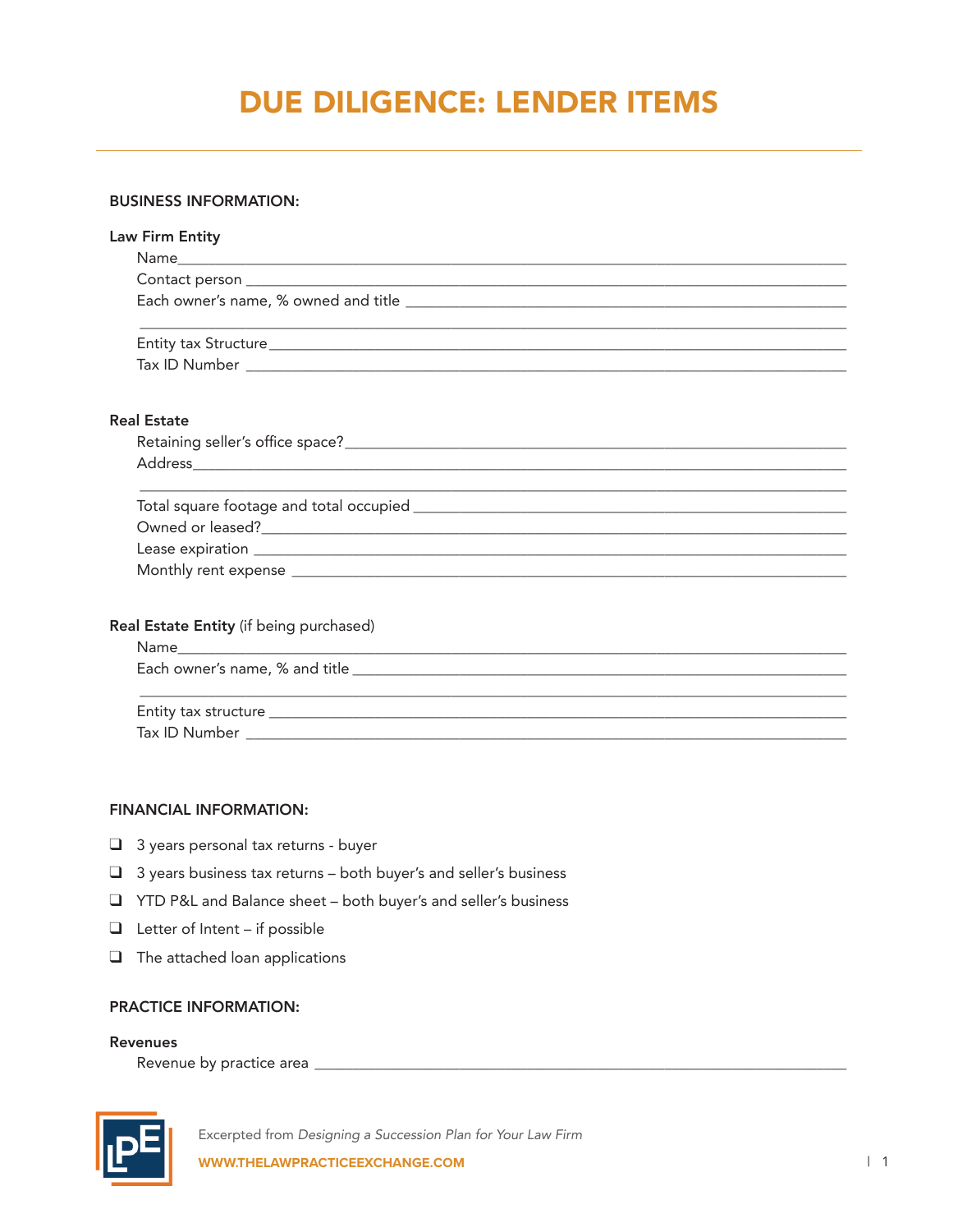| <b>Top 5 Clients</b>                                                                                       |
|------------------------------------------------------------------------------------------------------------|
|                                                                                                            |
|                                                                                                            |
|                                                                                                            |
|                                                                                                            |
| <b>Employees:</b>                                                                                          |
| Attorneys: Number employed, hours, compensation ________________________________                           |
| Paralegals: Number employed, hours, compensation________________________________                           |
|                                                                                                            |
| Management: Number employed, hours, compensation _______________________________                           |
|                                                                                                            |
| Role of Owner(s)                                                                                           |
|                                                                                                            |
|                                                                                                            |
|                                                                                                            |
|                                                                                                            |
|                                                                                                            |
| Competition                                                                                                |
|                                                                                                            |
| $\bullet$                                                                                                  |
|                                                                                                            |
|                                                                                                            |
| Website                                                                                                    |
|                                                                                                            |
| Technology                                                                                                 |
| What type of software for client management and billing does the seller's firm utilize? __________________ |
|                                                                                                            |
|                                                                                                            |
|                                                                                                            |
|                                                                                                            |
| <b>ACQUISITION INFORMATION:</b>                                                                            |
|                                                                                                            |
| $\mathbf{H}^{\bullet}$                                                                                     |